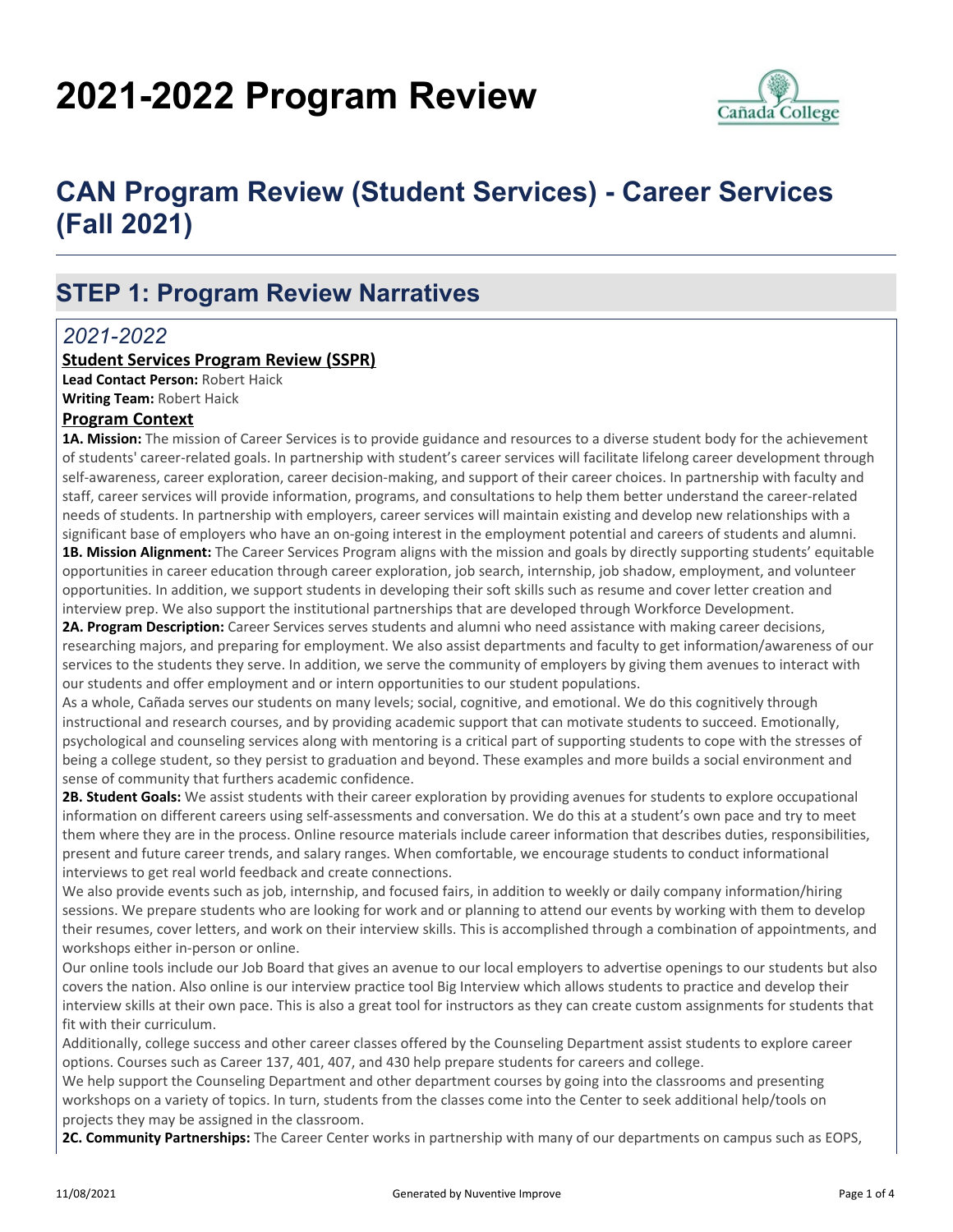Sparkpoint, Counseling, CalWORKs, Promise, ESO, and with various faculty providing Career Exploration, Job Search/Preparation, and workshops. We work with employers such as Tesla, Facebook, and the Mental Health Association of San Mateo County to listen and help them recruit our students through information sessions, job fairs, tabling events, and announcements on our job board. Further, we work to promote Workforce Development programs such as the Dispensing Opticians Training Program through San Mateo Adult & Career Education at our Menlo Park site. In turn, all such partnerships drive traffic back to Career Services usually in the form of interview help and resume and cover letter creation.

**2D. Anti-Racism Contributions:** One of the ways we are contributing to anti-racism is by looking at our program materials i.e., guides, handouts, and workshops through this lens to make sure they are inclusive. An example of this is that we are getting rid of the old pictures of how men and women should dress going to an interview and just focusing on wearing nice clothing. Almost all such materials are represented by white people and at some level can/will be off-putting to non-white students. We also remind students to ask questions during the interview about company culture, inclusion, and diversity values.

**3A. Equity & Access:** Career Services has always strived to provide equitable access of our services to all of Cañada's students. One of the ways we work towards this goal is to bring a diverse group of employers to our various events and programs, including employers that are also striving to do business and to hire and retain diverse students through a DEI lens. Further, the Career Center team are not experts by any means when it comes to equity and access, so we also look inward and build relationships with campus departments, particularly ones that serve historically underrepresented students.

One example of a resource available to all students on our website, but especially useful to our new students who are starting their career exploration journey, are the EDD Bay Area Labor Market Statistic reports. One of these reports provides correlated data by industry on how many people are employed in a certain industry/field. Another report highlights the unemployment rate by sector in the Bay Area. This information can help students see a mile-high view of the area's employment situation.

To get a more down to Earth idea of how employable a certain major might be, students can use the Guided Pathways Program Mapper, which drills down to the career level and can help students make more informed decisions around a major during their career exploration process. Further, to provide easier and more equitable access to the Guided Pathways Program Mapper the Career Center will link to the Guided Pathways Interest Areas and the Program Mapper Pages on our home page. Doing this will bring using this tool front and center in our conversations with students.

Additionally, since before the pandemic started, we have used Guided Pathways Interest Area signs at our employer events to let students know which area(s) an employer fall into. We have continued this practice with all our virtual events labeling each employer with Interest Area Icons along with their information and zoom link. Further, the Icons link to the Interest Area website.

Finally, when working with students and appropriate, we have begun to consciously incorporate a student's identity into our advising/coaching sessions. As we learn more, we also try to point out bias and microaggressions that can arise in the job search process and limit interview opportunities for students. In addition, over the last few months we have started to engage employers in conversations about DEI around the question "how does your organization recruit diverse talent?" We all learn a lot from these discussions, and it better helps us answer questions from students and help them navigate the job search process. **3B. Equity Gap Elimination:** Firstly, raising our own awareness that inequalities and equity gaps are not the fault of the students or their families and instead, recognize that they are institutionalized barriers woven into the fabric of this country. This is the basis of how we strive to approach working with students in their career exploration and preparation to pursue work. This mindfulness allows us to create, as much as possible, an environment where we hope students can come to us with difficult questions and experiences and trust us to respect their experience and together discuss ways to help them succeed. Career Services supports our HSI and AANAPISI population through the lens above and through outreach to/from programs and services that exist on campus. Located in the Dining Hall (The Grove), the Career Center is located in one of the most visible and strategic areas on campus. This makes awareness of the center and access to our services high. However, awareness of our services is a constant challenge that we tackle by providing information through programs on campus, email, events, and marketing.

**3C. Delivery Method Considerations:** Career Services strives through equity minded procedures to offer various methods to serve all our students through a variety of different delivery options. Again, to meet students where they are. We offer appointments:

- In-person
- Virtually through Zoom/Teams
- Phone

Students may make an appointment by:

- Walk-In
- On our website
- By email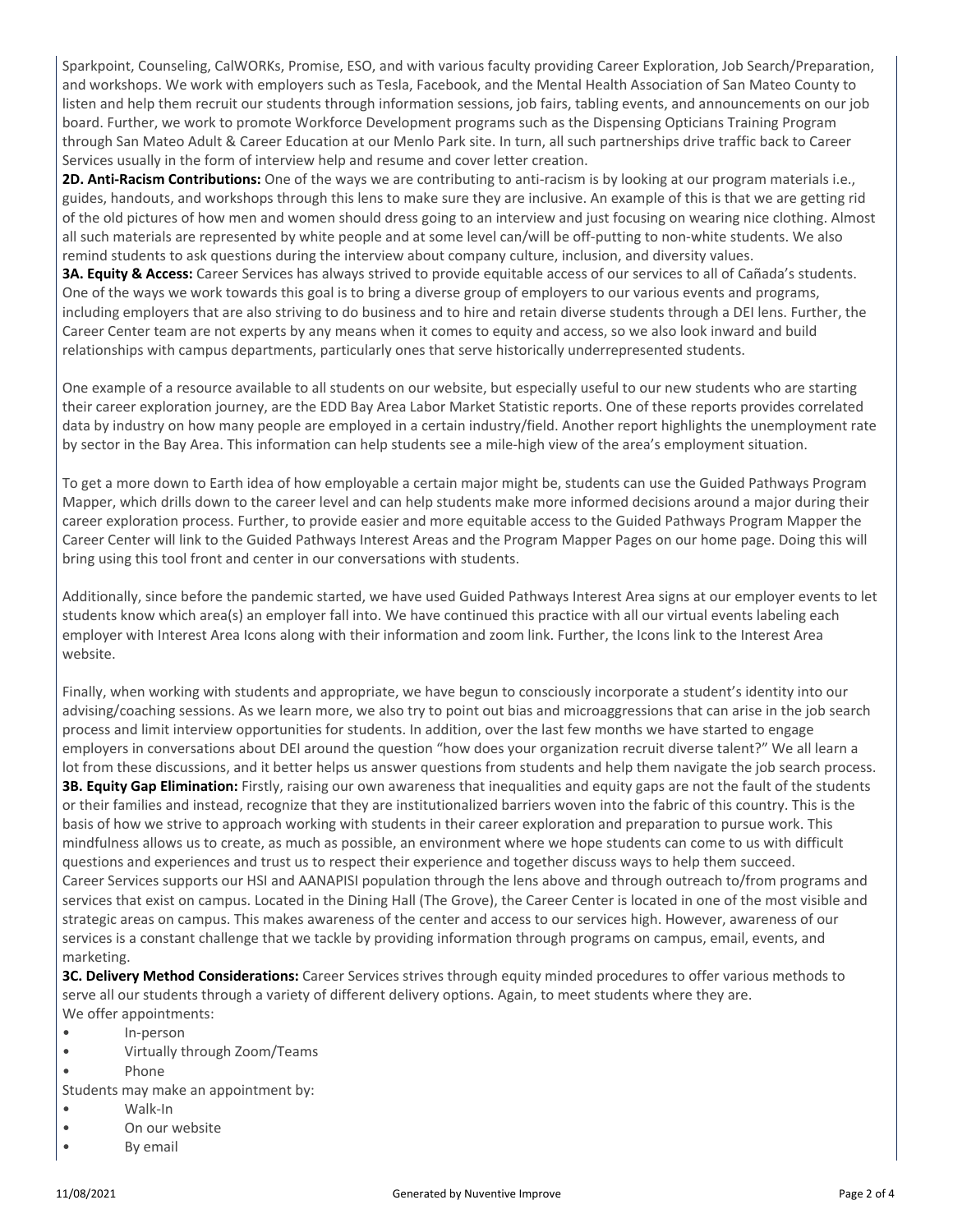• Phone

Workshops are offered:

- In-Person
- Recorded on the career website
- o Closed Caption Enabled

Events:

- Job Fairs & Weekly Hiring/Info Sessions
- o In-Person
- o Virtually through Zoom

#### **Looking Back**

**4. Major Accomplishments and Challenges (500 Word Limit):** The start of the new program review period was continuing our levels of student engagement with student appointments, workshops, and events. Eight months into the new cycle we had already served 672 students and were on track to meet or exceed our previous cycle's attendance. Then the pandemic arrived and for a short time everything stopped.

Like everyone else on campus we had to retool and become an entirely online service for our students. This meant learning new software such as OBS Studio so I could get our workshops recorded and online. Students would then have access to them at their convenience and for some when they had access to the internet. Working with College Central, our job board platform they created a robust online appointment system for their clients that allowed students to book appointments with us on our website and generate Zoom rooms automatically. In addition, I was creating webpages devoted to unemployment resources and benefit programs information for those who were most affected by Covid-19.

The pandemic hit right in the middle of the spring job fair registrations. We were on track to again have a full house of 65 employers when we had to cancel the event and work with College Central to return all the registration fees. Undeterred, I began to plan how we were going to host an online job fair in the fall of 2020 if necessary. After looking into online job fair platforms and finding out how incredibly expensive they were I decided to host the job fair using Zoom, Teams, Google Meet, WebEx, and any other platform that employers used to communicate virtually. This involved creating online registration forms, web pages dedicated to listing the employers attending and providing detailed information about their company, the number of openings they had, and their virtual room links students would use the day of the event to meet with them. Our fall 2020 job fair attracted 34 employers and 109 students, roughly half of our normal attendance but higher than I expected. Employers and students were emailed surveys to collect data and suggestions to improve the experience for everyone since by this time, we knew we would be remote until at least fall of 2021. The spring virtual job fair saw 60 employers and 219 students attend the event which was almost pre-pandemic levels. The spring 2021 Internship fair saw 21 employers and 87 students; about half its normal draw. Currently, our fall 2021 virtual job fair has 74 employers and 66 students registered showing that we have been able to grow attendance and engagement in these trying times.

We also kept up with our weekly employer tabling and recruitment events but changed the format to virtual and daily events instead of just one day per week. This allowed us to compensate for the fluid dynamics of remote learning. Finally, in April of 2021 we hired our new Career Resources Aide who we share with the Welcome Center. She has been a great addition.

**6A. Impact of Resource Allocations Process:** We were approved for a replacement Career Services Aide, and she started in April of 2021. We are sharing her with the Welcome Center as a split of her full-time position. Since she was hired at the end of this cycle the Aide was used full-time in the Welcome Center as registration for summer/fall, and Colts Con was happening, and the extra help was needed.

We were not approved for laptops that we can take into the classrooms for our presentations/workshops. There was no impact due to Covid-19. However, the impact would have been that we would have had to make sure we were using classrooms that had computers in them or when visiting an instructor's class, being able to borrow the instructors laptop.

**6B. Disproportionately Impacted Students Affects:** The lack of a laptop did not have an impact during this cycle as we were working remotely.

**7. SAOs & SLOs:** Our SAO for this cycle was to expand events to include focused fairs such as an ECE job fairs and Hospitality Job Fairs. However, due to Covid-19 we instead concentrated on rebuilding and converting to a virtual format our main event, the job fair which we hold each semester. Our plan is to bring back a focused fair in fall 2021.

**8. SAO/SLO Assessment Results & Impact:** We did not measure SAO's for this cycle due to Covid-19

#### **Looking Ahead**

**9. SAOs & SLOs for the Next Review Cycle:** For our SAO in the next review cycle, we will continue to host an ECE and Hospitality Job fairs in the fall and spring respectively starting in fall 2021. Continuing to offer focused events will give us a chance to grow them and offer more opportunities to our students. We will continue to survey the participants to gage interest, quality, and satisfaction.

One of the areas of improvement suggested by students is to have events that focus on STEM jobs. Working with STEM to create such an event is in the planning stages.

Through the planning and systems integration during the next review cycle we will strive to view the things we plan and do through an anti-racism lens and check that we are not limiting opportunity and access to Black, Indigenous, and people of color.